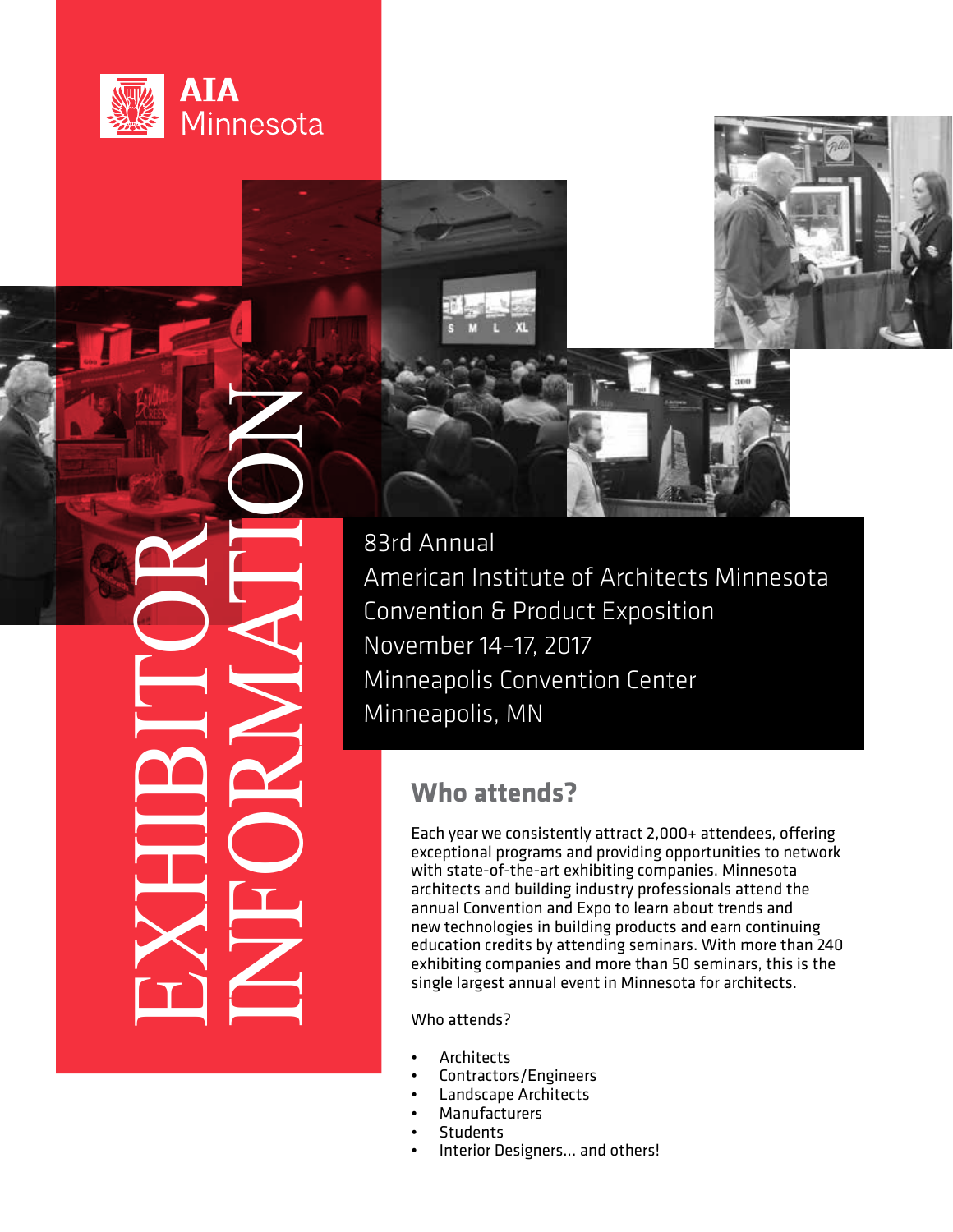# 2017 Exhibit Hall D Schedule & Highlights

# Exhibit Schedule

Tuesday, November 14: EXHIBITOR MOVE IN: 8 am–3 pm

EXHIBIT HALL OPEN: 4 pm - 6 pm

# Wednesday, November 15:

EXHIBIT HALL OPEN: 11:15 am–2:30 pm & 3:45 pm–6 pm

Thursday, November 16: EXHIBIT HALL OPEN: 11:30 am–2 pm

EXHIBITOR MOVE OUT: 2 pm-5 pm

# TO REGISTER:

**[CLICK HERE](https://www.aia-mn.org/misc-event/exhibit-space-reservation/)**

View booth availability on the online floor plan:

www.aia-mn.org/events/ [convention/exhibit-sponsor/](https://www.aia-mn.org/misc-event/exhibit-space-reservation/)

# Important:

2016 Exhibitors have first right to reserve a booth until June 9, 2017. After that, booth reservations will be open to all and reserved on a first come basis.

Note: Due to floor plan changes, you are not guaranteed the exact booth from last year.

Booths will be assigned according to the date the contract and payment are received and availability of unreserved space. We reserve the right to make final space assignments.

# Booths do not include electricity or any furnishings.

# Exhibit Hall Highlights

The Exhibit Hall opens with the **Opening Night Party**. This is a great time to host a game or contest at your booth, enjoy the live music, join in the beer crawl, and step out from around your booth and mingle!

The Minnesota Architectural Foundation will hold a **silent auction** with great items to bid on. This draws attendees into the Exhibit Hall.

We will have a large l**ounge space** in the back of the hall where live music will set up, possible displays, or just a place to relax and mingle.

The **Cafe Lounge** will be open for lunch in the back of the Exhibit Hall on both Wednesday and Thursday. Catch attendees coming through the hall or join them for lunch!

We are offering **lead retrieval** services this year so you can collect leads and follow up. Information and order forms will be in the Exhibitor Kit you will receive by email after you reserve your booth space.

**Expo Education Programs** offer you the opportunity to host a 15-minute program at your booth in the Exhibit Hall. See the Expo Education Program page for more details and requirements for participation.

# **BOOTH RATES**

| <b>Booth Size</b>                                       | <b>Before Sept 1</b> | <b>After Sept 1</b> |
|---------------------------------------------------------|----------------------|---------------------|
| $10' \times 10'$ single inside booth \$ 1,175           |                      | 51.225              |
| 10' x 10' single corner booth \$ 1,225                  |                      | 51.275              |
| 10' x 20' double inside booth. 5 2,245                  |                      | \$2,295             |
| 10' x 20' corner & inside booth \$ 2,300                |                      | \$2,350             |
| $10'$ x 20' double corner booth 5 2,350                 |                      | \$2,400             |
| Island (4 corner booths) $\ldots \ldots \ldots$ \$4,550 |                      | \$4,600             |

# Booths Include:

Booth ID sign, perimeter pipe & drape, listing in the on-site Convention program, listing in our Convention issue newsletter, access to the exhibitor lounge, free access to Convention seminars (some exceptions), subscription to Architecture MN magazine & our member newsletter, member mailing list, upon request.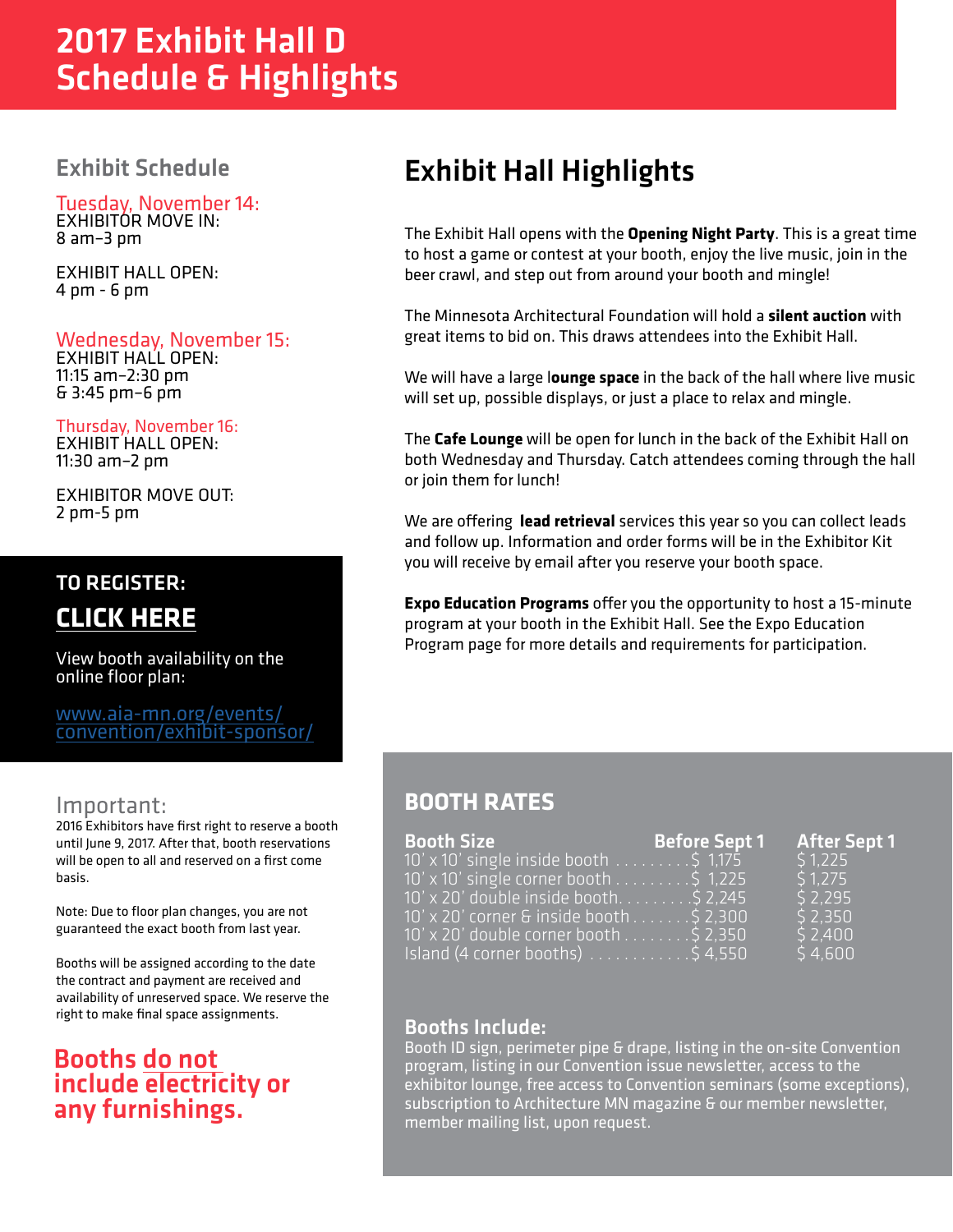# **AIA MN 2016** 2017 Exhibit Hall Floorplan



2110 Old Hwy 8 NW New Brighton, MN 55112 Phone: 651-917-2632 Fax: 651-917-2632 Fax: 651-917-2632 Fax: 651-917-2658 Web: www.hubbelltyner.com

# **Minneapolis Convention Center, Hall D**

1301 2nd Avenue South, Minneapolis

**For interactive floor plan, go to[: www.aia-mn.org/events/convention/exhibit-sponsor/](https://www.aia-mn.org/misc-event/exhibit-space-reservation/)**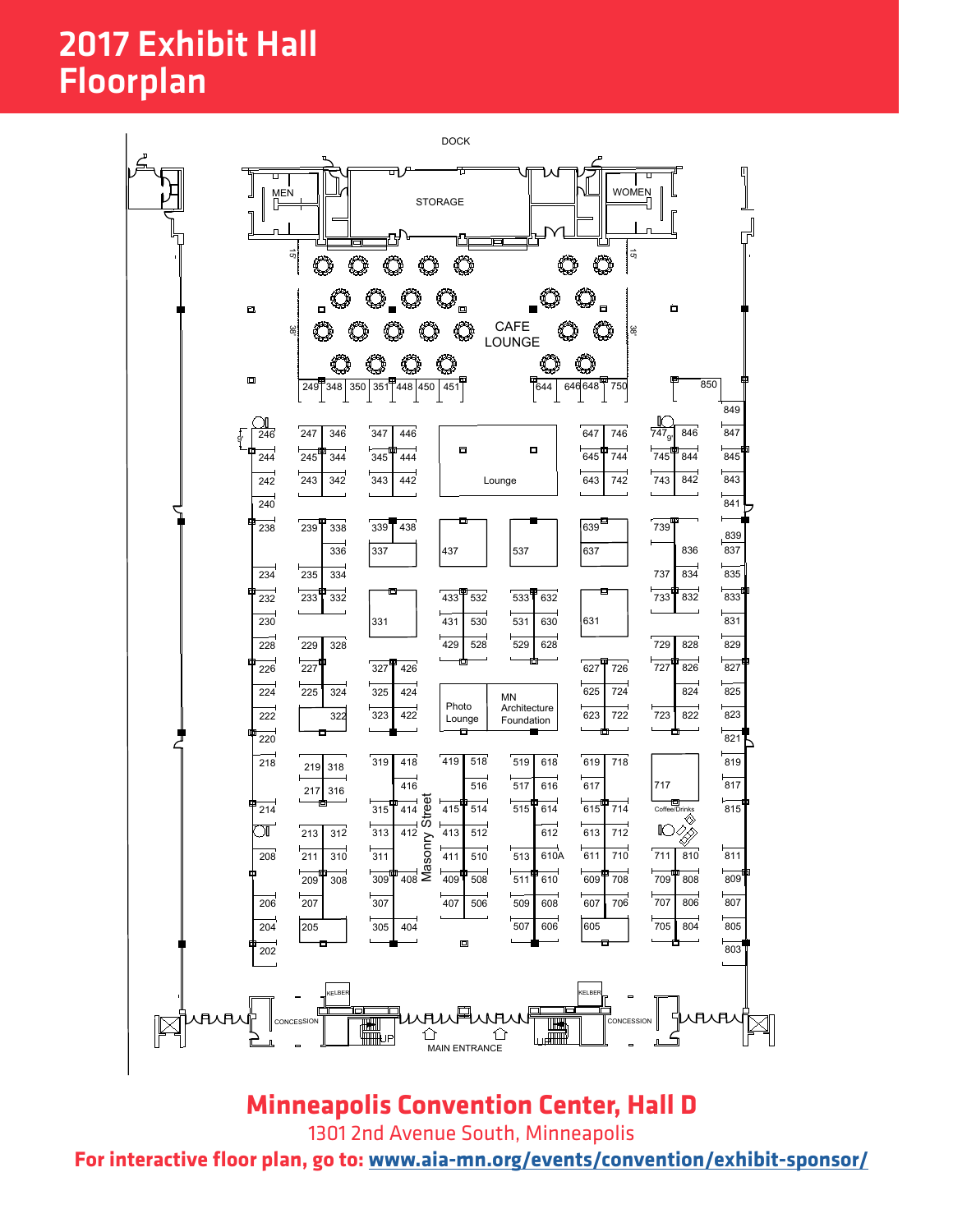# Sponsorship Opportunities

### Opening Night Music Sponsor: \$600

Be the company to host our live music for the opening of the exhibit hall. This festive evening will be lots of fun and is always attended. You will have signage at the stage and company recognition in the printed materials.

## Wed. Night Live Music Sponsor: \$600

Be the company to host our live music on Wednesday night in the exhibit hall. This festive evening will be lots of fun and is always attended. You will have signage at the stage and company recognition in the printed material

### Ribbon Carousel Sponsor: \$500

Your company will be prominently displayed as the sponsor on our new ribbon carousels in the reception area where members will stop to pick up their various ribbons designating the positions they hold in the organization.

### Opening Night Food Sponsor: \$350/table

We will have several tables of light snacks around the exhibit hall for the opening night event in the exhibit hall. Promote your company by sponsoring one food table. Prominent signage will be displayed on the buffet table and on other signage promoting the event. (4–6 opportunities)

### Wed. Night Hors d'oeuvres: \$500/table

We will have several tables of hors d'oeuvres spread around the exhibit hall. Promote your company by sponsoring one of the tables. Prominent signage will be displayed on the buffet table and on other signage promoting the event. (4–6 opportunities to sponsor).

### Morning Coffee Host —outside of Exhibit Hall: \$500/day

Host the coffee station in the registration area for convention attendees. Sponsor signage will be prominently displayed. Option to have attendants at the beverage area to engage with attendees.

### Keynote Speaker: \$3,000

Your company will be showcased as the single sponsor in front of 600 attendees through signage and promotional materials. Your company name/image will be on screen at the start of the event. VIP seating reserved for your attendees. Materials can be distributed.

### Friday Leadership Luncheon: \$3,000

The concluding Keynote Speaker and Luncheon attracts 350+ attendees at an uplifting concluding convention event. Your company will have exposure and recognition with signage and listings in all promotional materials. VIP seating available for your company attendees.

### Member Reception: \$3,000

Your company name will be showcased on signage and promotional materials at this member reception on Thursday evening. Come & mingle with AIA Minnesota members l event..

### Member Congress Lunch: \$3,000

Your company will be introduced and promoted with signage and in all promotional materials to 375–400 attendees of the annual business meeting & luncheon on opening day.

# Marketing Opportunities

### Mailing List Rental: No charge (\$150 value)

Request our mailing labels for a one-time use for pre-show promotion. We will provide our mailing list so that you can promote your exhibit booth to our members with a brochure or postcard mailing.

### **Expo Education Program: \$200**

Host a program at your booth! Present a 15-minute Expo Education Program during Exhibit Hall hours. This is not a sales pitch or product demo but a way to showcase the latest technologies and/or applications. Attendees who visit 4 coordinated quarterhours sessions earn 1.0 learning unit hour. This can be done through short videos, powerpoint presentations, hands-on demonstrations, games and contests or a basic live presentation. All presentations must be submitted for approval and a schedule will be determined for presentation times. See next page for more information. NEW



Be the company that everyone will see when they log in to the wifi. Your logo will appear everytime an attendee connects to the wifi.

### Tote Bag Sponsor: \$500 + tote bags

Provide tote bags featuring your company's logo along with the AIA Minnesota logo. These tote bags will be made available to all Convention registrants. (Bag style, color and logo design will be selected by AIA Minnesota.) Call for availability.

### Lanyard Sponsor: \$500 + lanyards

Provide lanyards featuring your company name/logo for the attendee and exhibitor name badges. Lanyard color and layout/ style must be approved by AIA Minnesota. Call for availability.  $-12N$ 

## Tour Sponsor: \$ varies

Promote your company by sponsoring one of our tours. Your company name will be prominently displayed on marketing materials & signage at the event. Inquire for specific opportunities.

NEW

### Beer Crawl & other catering: \$ varies

See attached menu of fun ways to get attendees to your booth with food and beverage options. Contact Kelber Catering directly at 612-335-6000.



# NEW

Capture your leads and contact information with our new lead retrieval devise. Sign up forms will be in the Exhibitor Service Kit that will be emailed to all booth registrants.

# Advertise in Program Book:  $\overline{\text{N}\text{EW}}$

Limited opportunities for advertising will be available in the program book. Watch for more information to come as we get closer to the Convention.

### Hanging Signs: \$250 + labor

Exclusively for double booths and island booths, add a hanging sign over your booth for more exposure. Exhibitor must provide sign and it may not exceed the width of your booth space. Labor fees extra.

To discuss sponsorship opportunities, contact Pam Nelson at 612-338-6763 or nelson@aia-mn.org

To register for booths or sponsorships: **[CLICK HERE](https://www.aia-mn.org/misc-event/exhibit-space-reservation/)**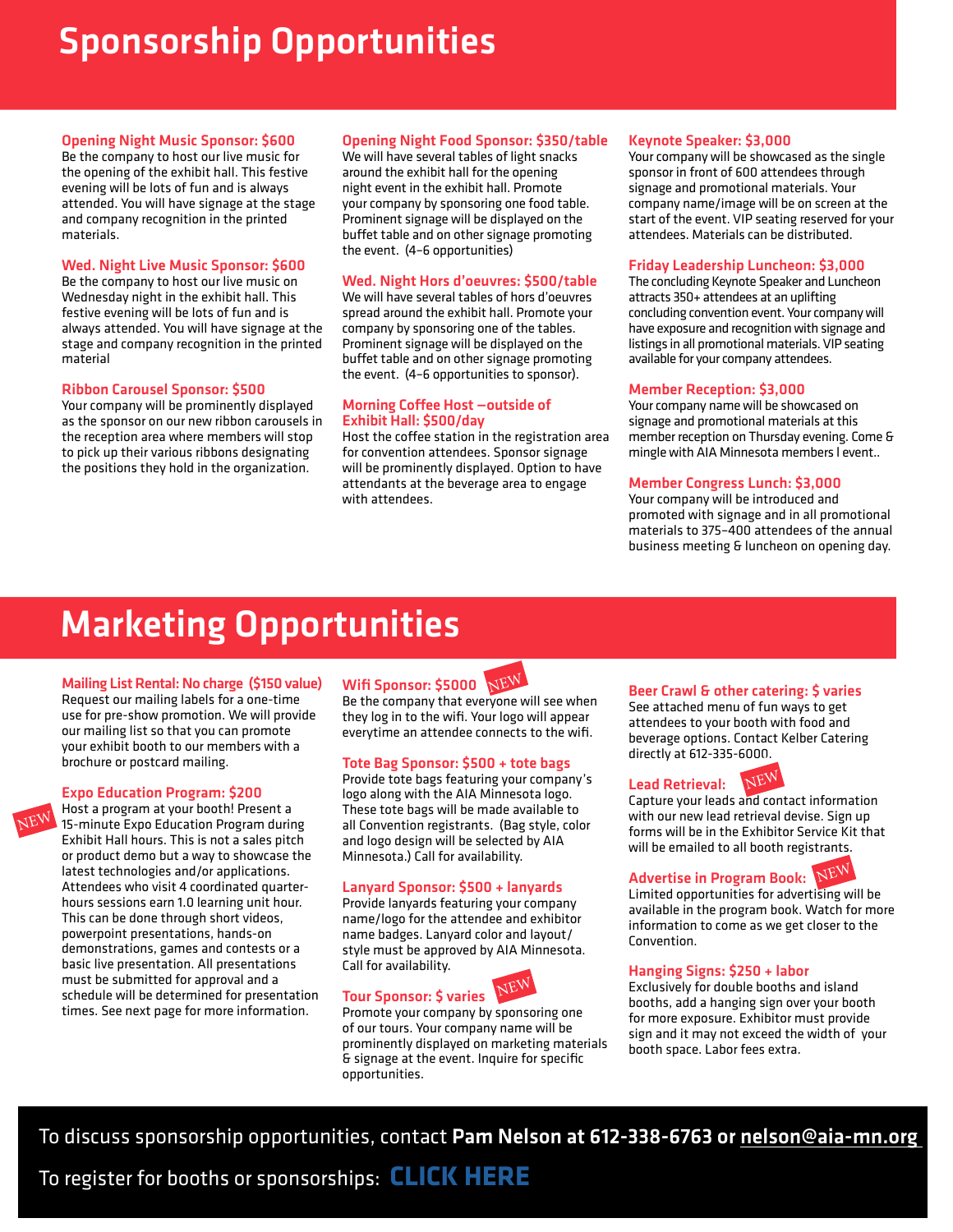# **Exhibitors: Host a program in your booth!**

AIA Minnesota's 2017 Convention and Products Expo is offering exhibitors the opportunity to provide continuing education in their booth.

# What do exhibitors do?

• Exhibitors are encouraged to propose up to two 15-minute presentations to be presented in their booth during scheduled Exhibit Hall hours.

- These programs cannot be service or product specific. They cannot be sales pitches or product demos.
- Programs must be relevant, content-rich information about the latest technologies, applications, best practices.
- Examples of delivery style include short videos, power point presentations, games, trivia contests, computer exercises.
- Once the presentations have been approved, exhibitors are encouraged to promote these programs to help increase traffic in the Exhibit Hall.

# What will AIA Minnesota do?

• AIA Minnesota will review all proposals and approve or offer suggestions to better coordinate with the 2017 Convention programming.

• AIA Minnesota will package four separate exhibitor programs together and apply for the one hour of continuing education credit. Expo Education programs will not qualify for Health Safety Welfare credit.

• AIA Minnesota will schedule the programs during Exhibit Hall hours and market them as part of the Convention's continuing education opportunities.

- AIA Minnesota will provide Convention attendees with report forms for noting the programs they have attended.
- AIA Minnesota will report member attendance for credits to be recorded to AIA member transcripts.

# Other details:

- Limit two presentation topics per exhibitor.
- Exhibitor fee to participate is \$200 for each program topic.
- Topics must be summarized by a one-sentence learning objective (such as, Attendees will be able to list, analyze,

identify, explain, develop, specify, compare and contrast, etc.)

• Program should be created and presented by qualified subject matter experts.

• Materials may not include any proprietary information and must reinforce the learning objective. Only the first and last slide of a presentation may include the company name and/or logo.

• All proposed programs will be reviewed and be subject to suggestions for change. Exhibitors must agree to work with AIA Minnesota to develop a program that complies with all AIA/CES Guidelines and coordinates well with the overall 2017 Convention programming.

# If you are interested:

• Register for a program on the online registration form when you reserve your booth. You will then receive an email with the participation form and Quality Assurance Speaker Agreement, which must be completed and returned by Sept 1, 2017.

• You will receive a final confirmation once your program is approved and a program slot is available. Programs will be accepted on a first come basis.

To discuss sponsorship opportunities, contact Pam Nelson at 612-338-6763 or nelson@aia-mn.org

To register for booths or sponsorships: **[CLICK HERE](https://www.aia-mn.org/misc-event/exhibit-space-reservation/)**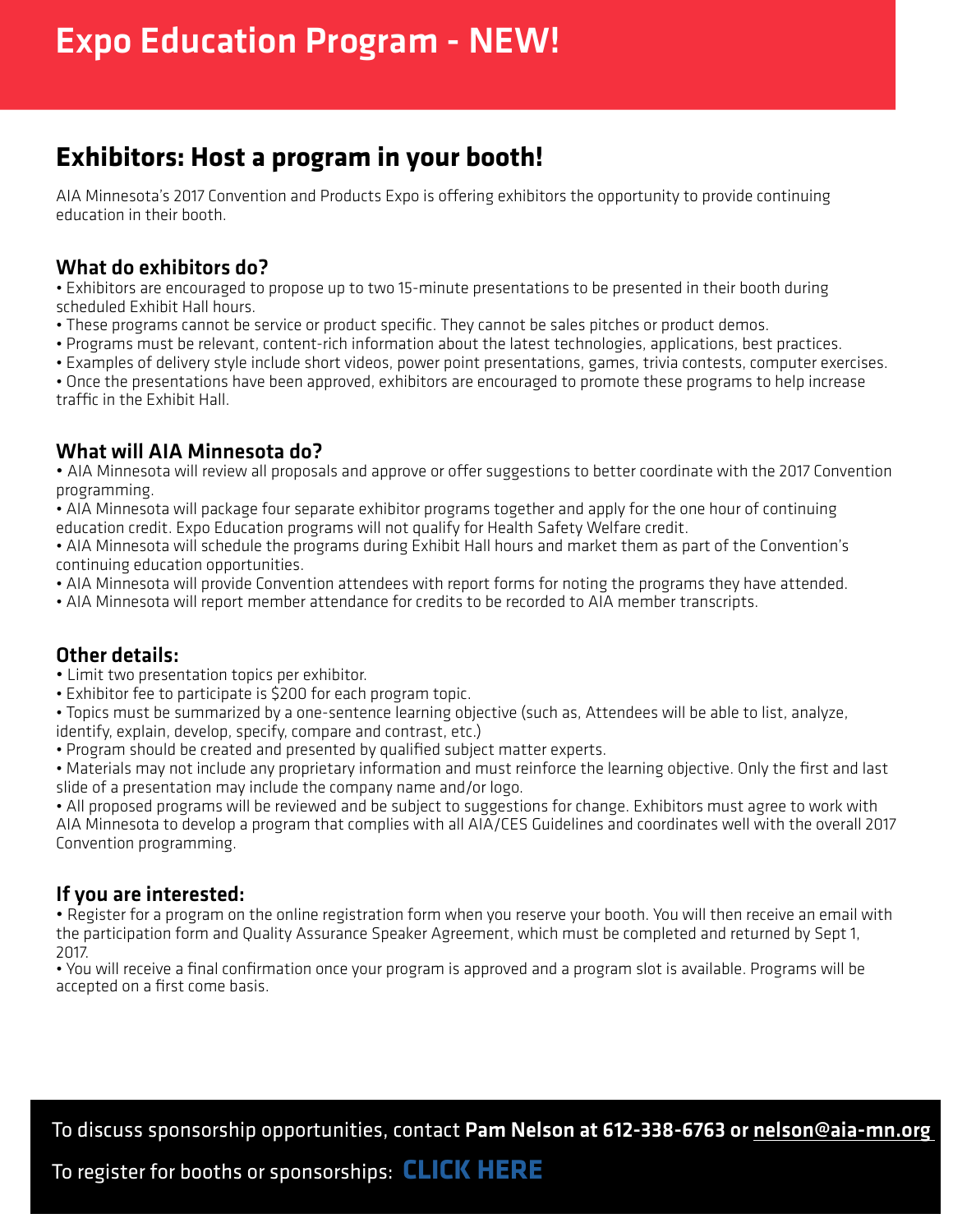# 2016 Exhibitor List These Companies Exhibited with Us Last Year

A Activar Construction Products Gp adaptt LLC ACE Advanced ARchitectural Prdts. AEC Resources Aerotek Architecture & Engineer AKF Group All Seasons Fireplace Allegion AluSpec, Inc. Amcon Block & Precast American Artstone Company ACEC-MN<br>American Hydrotech, Inc. American Masonry Restoration Amsum & Ash Anchor Block Company Andersen Windows ARC Document Solutions ArchCon Architectural Polymers Architectural Sales of MN ASLA-MN ASSA ABLOY Door Security Solu. Atmosphere Commercial Int. Axel H. Ohman

# B

Bachman's Inc. Bauer Design Build, LLC Bayer Built Woodworks Bell Structural Solutions Better Futures MN The Blue Book Borgert Products Inc. Boulder Creek Stone Products Brock White Company By the Yard

# C

CAD Technology Canvas Craft, Inc. Cemstone Products Co. Central States Terrazzo Assoc. CES Imaging Clark Engineering Corporation Commercial Aquatic Engineering Cosentino Cost Planning and Management International, Inc.(CPMI) County Materials Corp. Crystal Window & Door CSI-MSP

# D

Dakota Granite Dennis J. Linder & Associates Dero Bike Racks Designer Specialty Products - Solatube Duxton Windows & Doors Dynamic Homes Dyson, Inc.

## E

EDCO Products Inc. Eden & Valders Stone Elan Design Lab, Inc. Emanuelson-Podas Empirehouse, Inc.

Encompass Sign Systems Energy Panel Structures Elemex Extreme Panel Technologies

# F

Fabcon Precast FiberTite Roofing Systems Four Seasons Energy Eff. Roofing Fox Blocks Insulating Concrete Franz Reprographics Fullerton Building Systems

G<br>G&J Awning and Canvas, Inc. Gage Brothers Concrete Products Georgia-Pacific Gypsum Graham Architectural Products Graham Construction Services **GRAPHISOFT** Greystone Construction Co.

## H

H Window Company, LLC Hager Co./Hardlines Heat My Floors Heritage Tile Herzog Engineering Huber Engineered Woods Hunter Panels XCI

# I

Indiana Limestone Co. Inspec, Inc. Intereum International Masonry Institute

J Jeld-Wen Windows and Doors Jepsen Structural JTH Lighting Alliance

# K

Kafka Granite, LLC Kasota Stone Fabricators Key Resin Company Kline-Johnson & Associates Knutson Construction Kohler Co. Kolbe Windows & Doors KONE, Inc. Kraus-Anderson Construction

L L.G. Everist, Inc./Jasper Stone Co. LM Scofield Company Laurentian Monument Granite & Stone Loll Designs Loucks LP Building Products/LP Flame Block Ludowici & Terreal North America

# M

M.G. McGrath, Inc. M3Sixty Major Industries, Inc. Managed Design Marco Technologies Martinez Geospatial Marvin Windows and Doors Masonite International Maxxon Corporation McCaren Designs, Inc. McGough Construction MEI Total Elevator Solutions MEP Associates, LLC Midwest Glass Reps, Inc. Millennium Forms, LLC MN Architectural Foundation Minnesota Brick & Tile Minnesota Construction Assoc. Minnesota Design Team MiTek Builder Products Mlazgar Associates MC & MCA MNSAH MSP Assembly of Architects NOMA Molin Concrete Products Mortenson Construction Mystera Solid Surface Mule-Hide Products Co.

# N

Nana Wall Systems Navy Island, Inc. NCFI Polyurethanes NCS Corporation Nichiha USA North Central States Reg. Council of Carpenters North Country Distributors Northern Technologies Northland Woodworks

# O

Obermiller Nelson Engineering Okite Quartz Surfacing Ortal Fireplaces

# P

Panelized Walls Parklex PCL Construction Peikko Group Pella Windows and Doors Plaudit Design Polyguard Products Portella Steel Doors & Windows Powerlift Hydraulic Doors PPG/Vitro Flat Glass & PPG Architectural Paints Pro Products Mfg, LLC Pulse Lighting & Controls

### Q R

Reigstad & Associates, Inc. RJM Construction Roof Spec Inc. Rose-Fleischaker Assoc. Inc. Ruehl + Associates Rulon International

# S

SAGE Glass Schluter Systems Schuler Shook Schwickert's Tecta America Scranton Products Shaw-Lundquist Associates, Inc. Shingobee Builders, Inc. Sierra Pacific Windows SLiC-Homes, LLC SMART Cabinetry/Galaxy Sales Smartlam Spye, LLC St. Cloud Window Stabeck Sales & Marketing Stanley Security Solutions Stellar Hearth Products Stoneworks Architectural Precast Stonfab, LLC Strukturoc, Inc.<br>Success Computer Consulting Summit Fire Consulting Sun Control of Minnesota Swisspearl Synergy Products, LLC

## T

Tate Access Floors TCC Materials Techo-Bloc Midwest Corp. Tee Jay North, Inc. Terra General Contractors Terrazzo & Marble Supply Thermo-Tech Windows & Doors TMI Systems Corp. TNEMEC/Coating Systems TOTO USA/Water Design Group TSR Lighting Tubelite, Inc. Twin City Brick & Stone Twin City Tile and Marble Co.

## U

University of MN-School of Architecture

## V

Vetter Stone Co. Viracon, Inc.

## W

W.L. Hall Company Wausau Supply Wausau Window & Wall Systems Wells Concrete Wenck

# X

Xcel Energy

## **Y7**